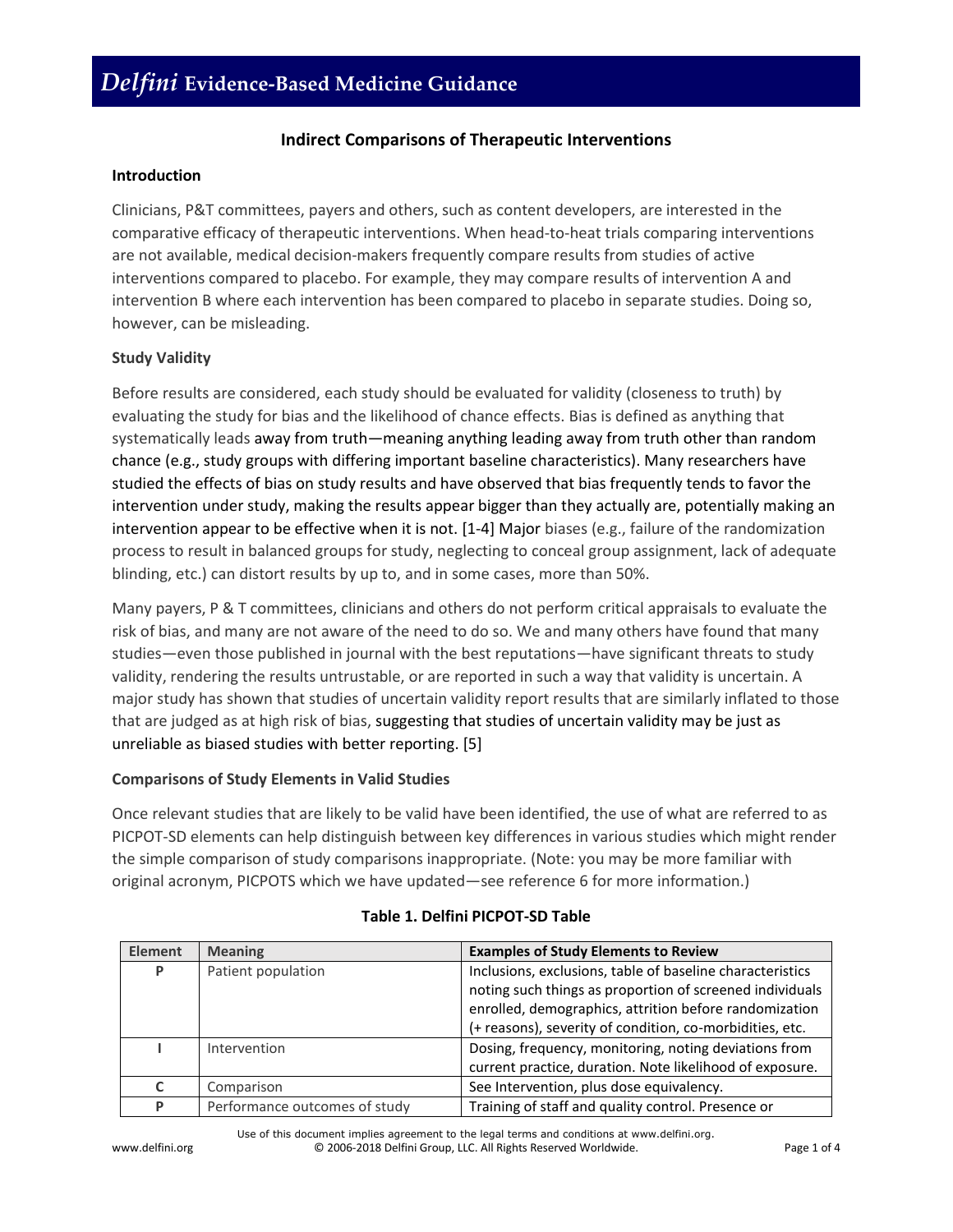# *Delfini* **Evidence-Based Medicine Guidance**

|   |                 | avoidance of key biases of those studies still passing a<br>validity screening such as likely balance in study groups,<br>success of blinding including blinded assessment,<br>balance in co-interventions, adherence, protocol<br>deviations, missing information, etc. |
|---|-----------------|--------------------------------------------------------------------------------------------------------------------------------------------------------------------------------------------------------------------------------------------------------------------------|
| O | Outcomes        | Chosen endpoints (definitions, surrogates, composites),<br>individual items from composite outcomes, placebo                                                                                                                                                             |
|   |                 | event rates, etc.                                                                                                                                                                                                                                                        |
|   | Time issues     | Concurrence in studied groups, treatment duration,                                                                                                                                                                                                                       |
|   |                 | follow-up duration, seasonal issues, changes over time                                                                                                                                                                                                                   |
|   |                 | such as in infectious disease issues, registry issues, etc.                                                                                                                                                                                                              |
| S | Setting         | Multicenter, single center, primary, secondary versus                                                                                                                                                                                                                    |
|   |                 | tertiary care centers, university setting, etc., noting                                                                                                                                                                                                                  |
|   |                 | differences for settings of interest.                                                                                                                                                                                                                                    |
| D | Design of study | Experiment or observation, randomization, run-in                                                                                                                                                                                                                         |
|   |                 | periods to assess likelihood of nonadherence,                                                                                                                                                                                                                            |
|   |                 | application of intervention, care experiences,                                                                                                                                                                                                                           |
|   |                 | measurement methods, analysis methods, etc.                                                                                                                                                                                                                              |

PICPOT-SD reminds us where differences in study elements are likely to be found. Therefore, PICPOT-SD can be used as a checklist to help guide comparisons of the efficacy results of studies of different interventions where each active intervention has been compared to placebo (indirect comparisons). Go to reference 6 for more background material.

Differences in the PICPOT-SD elements (heterogeneity) can explain differences in reported results of studies and, therefore, comparison of the PICPOT-SD elements is an important step when direct comparative efficacy evidence from valid randomized controlled trials (RCTs) is lacking. Judgment is required to assess how the differences in PICPOT-SD elements in studies being compared may affect the study results and, thus, the comparative efficacy of the interventions.

### **Steps for Indirect Comparisons of Studies of Interventions**

The following are steps to accomplish indirect comparisons of studies of interventions. Only after doing these steps should one compare the risk reductions or numbers-needed-to-treat or other results reported in the trials.

### **Table 2. Steps for Indirect Comparisons of Studies of Interventions**

| Step 1: Select the studies for comparison.                                                  |
|---------------------------------------------------------------------------------------------|
| Step 2: Critically appraise the relevant studies for reliability (internal validity) before |
| seriously considering reported results.                                                     |
| Step 3: Assess how PICPOT-SD differences in studies being compared may affect               |
| comparative efficacy of the interventions.                                                  |
|                                                                                             |

There is no generally accepted method for accomplishing step 3. The role of the critical appraiser is to clarify how various PICPOT-SD factors may limit the applicability of each study's reported results to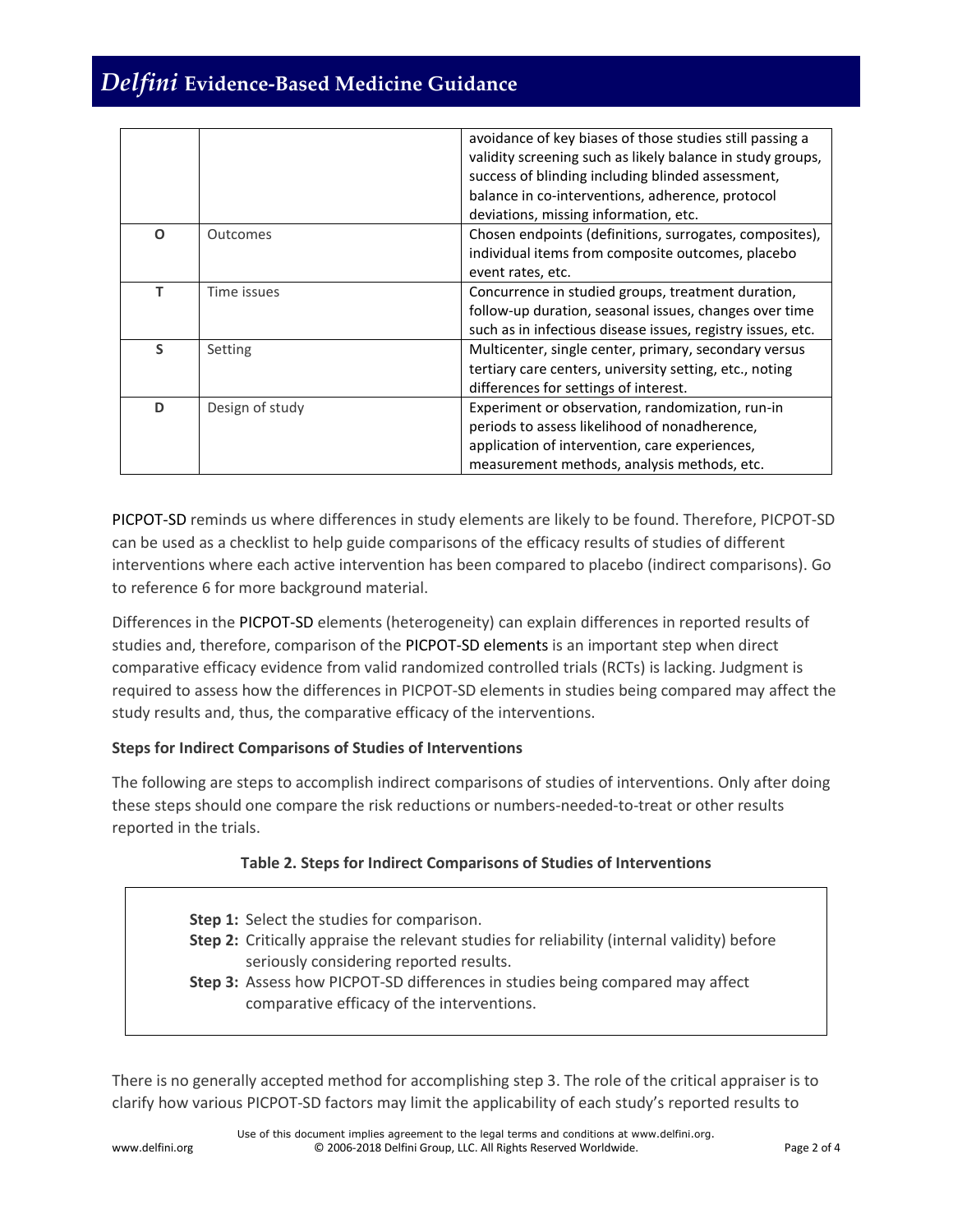# *Delfini* **Evidence-Based Medicine Guidance**

target populations. Of interest to many working in the health care industry is the area of network metaanalyses because they are used with increasing frequency to compare interventions when head-to-head trials are not available.

## **Example of Application of PICPOT-SD: Comparing Studies With Populations Having Different Baseline Risks**

For example, if a study of intervention A includes sicker patients with higher baseline risks for experiencing study endpoints, this should be noted along with an assessment of how this factor might affect the comparison of results of that study of intervention A with the results of another study of intervention B which includes healthier patients.

To illustrate this, assume that intervention A and intervention B are equally effective. In study A of intervention A, the placebo fracture rate is 20%. In study B of intervention B, assume the placebo fracture rate is 5%. Clearly one or more of the PICPOT-SD elements must differ in these two studies or the placebo event rates would be the same in both studies. The net effect is that the results will be more dramatic, the higher the incidence rate.

When populations are at higher risk, more people can benefit from effective interventions, thus resulting in higher absolute risk reductions as illustrated by Table 3. below. Using a scenario of equally effective interventions, but very different risk rates, the resulting absolute risk reduction rates are more impressive for the higher risk population—again, with equally effective interventions.

## **Table 3. Illustration of Variation in Absolute Risk Reduction With Equally Effective Interventions, But Populations With Varying Risk**

| Two valid studies with equally<br>effective interventions $\rightarrow$ | <b>Study of Intervention A with 10%</b><br>effect but population with<br>20% Placebo Event Rate |         | <b>Study of Intervention B with</b><br>10% effect but population with<br><b>5% Placebo Event Rate</b> |         |
|-------------------------------------------------------------------------|-------------------------------------------------------------------------------------------------|---------|-------------------------------------------------------------------------------------------------------|---------|
| <b>Categories</b>                                                       | <b>Intervention</b>                                                                             | Placebo | <b>Intervention</b>                                                                                   | Placebo |
|                                                                         | A                                                                                               |         | в                                                                                                     |         |
| N                                                                       | 1000                                                                                            | 1000    | 1000                                                                                                  | 1000    |
| <b>Resulting Fractures</b>                                              | 180                                                                                             | 200     | 45                                                                                                    | 50      |
| <b>No Fractures</b>                                                     | 820                                                                                             | 800     | 955                                                                                                   | 950     |
| <b>Absolute Risk Reduction (ARR)</b>                                    | 2%                                                                                              |         | 0.5%                                                                                                  |         |

In the above table, you can see that the ARR differs in the two studies, but intervention A and intervention B are equally effective. Therefore, some other element or elements must differ in the two trials. Biases or PICPOT-SD elements are where differences are likely to be found.

### **Summary**

Comparative effectiveness reviews rely heavily on systematic reviews of technologies, pharmaceuticals and other health care interventions. When systematic reviews and head-to-head trials are not available, reviewers frequently compare results of separate studies where an active intervention is compared to placebo. These are referred to as indirect comparisons.

In such situations, assessing validity as well as differences in PICPOT-SD elements is critically important to avoid the error of accepting differences in benefits reported in the studies as due to differences in